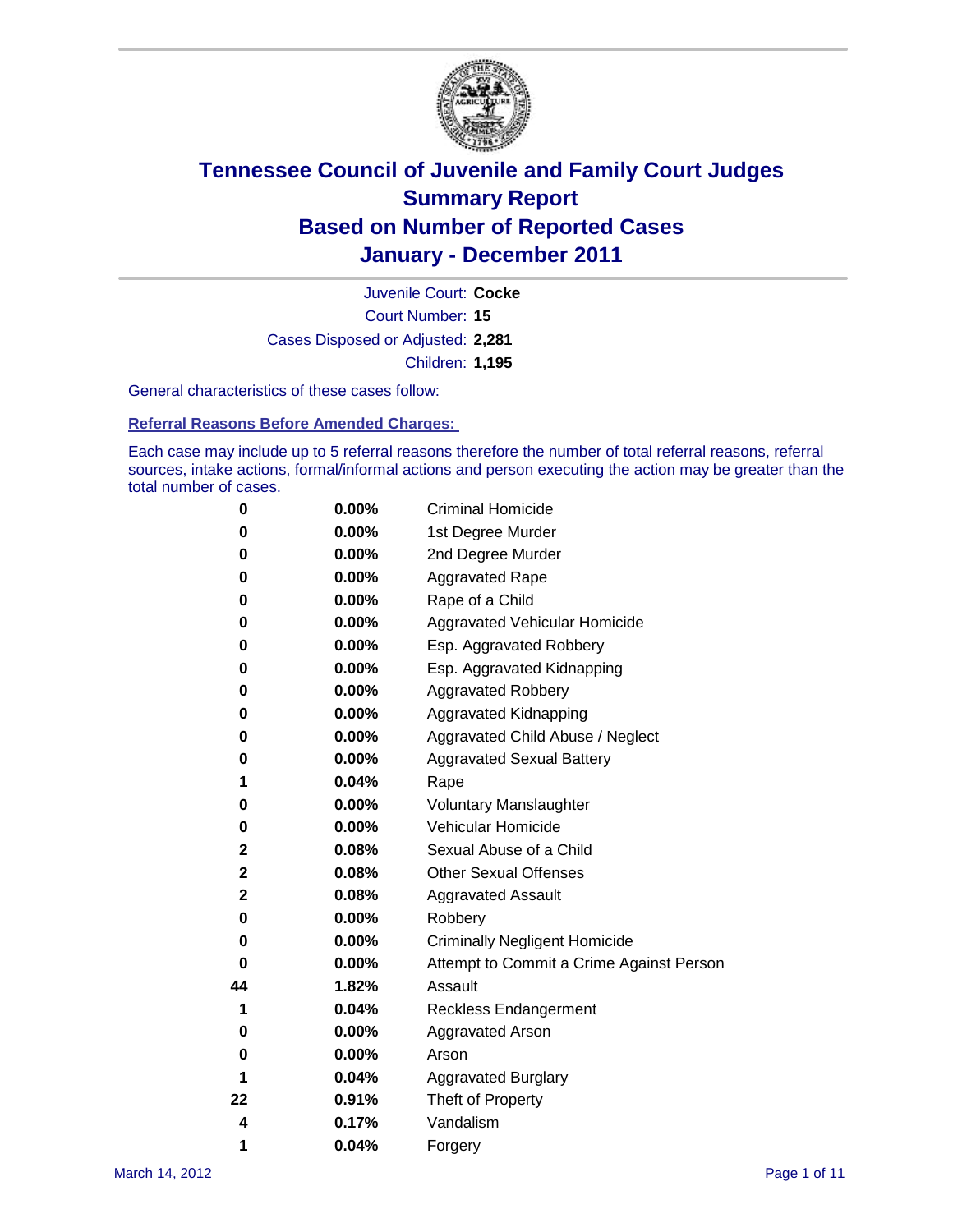

Court Number: **15** Juvenile Court: **Cocke** Cases Disposed or Adjusted: **2,281** Children: **1,195**

#### **Referral Reasons Before Amended Charges:**

Each case may include up to 5 referral reasons therefore the number of total referral reasons, referral sources, intake actions, formal/informal actions and person executing the action may be greater than the total number of cases.

| 0            | 0.00% | <b>Worthless Checks</b>                                     |
|--------------|-------|-------------------------------------------------------------|
| 0            | 0.00% | Illegal Possession / Fraudulent Use of Credit / Debit Cards |
| 2            | 0.08% | <b>Burglary</b>                                             |
| 0            | 0.00% | Unauthorized Use of a Vehicle                               |
| 0            | 0.00% | <b>Cruelty to Animals</b>                                   |
| 0            | 0.00% | Sale of Controlled Substances                               |
| 8            | 0.33% | <b>Other Drug Offenses</b>                                  |
| 17           | 0.70% | Possession of Controlled Substances                         |
| 0            | 0.00% | <b>Criminal Attempt</b>                                     |
| $\mathbf{2}$ | 0.08% | Carrying Weapons on School Property                         |
| 0            | 0.00% | Unlawful Carrying / Possession of a Weapon                  |
| 1            | 0.04% | <b>Evading Arrest</b>                                       |
| 0            | 0.00% | Escape                                                      |
| 1            | 0.04% | Driving Under Influence (DUI)                               |
| 15           | 0.62% | Possession / Consumption of Alcohol                         |
| 3            | 0.12% | Resisting Stop, Frisk, Halt, Arrest or Search               |
| 0            | 0.00% | <b>Aggravated Criminal Trespass</b>                         |
| 4            | 0.17% | Harassment                                                  |
| 0            | 0.00% | Failure to Appear                                           |
| 0            | 0.00% | Filing a False Police Report                                |
| 0            | 0.00% | Criminal Impersonation                                      |
| 22           | 0.91% | <b>Disorderly Conduct</b>                                   |
| 5            | 0.21% | <b>Criminal Trespass</b>                                    |
| 0            | 0.00% | <b>Public Intoxication</b>                                  |
| 0            | 0.00% | Gambling                                                    |
| 87           | 3.60% | Traffic                                                     |
| 0            | 0.00% | <b>Local Ordinances</b>                                     |
| 2            | 0.08% | Violation of Wildlife Regulations                           |
| 4            | 0.17% | Contempt of Court                                           |
| 60           | 2.48% | Violation of Probation                                      |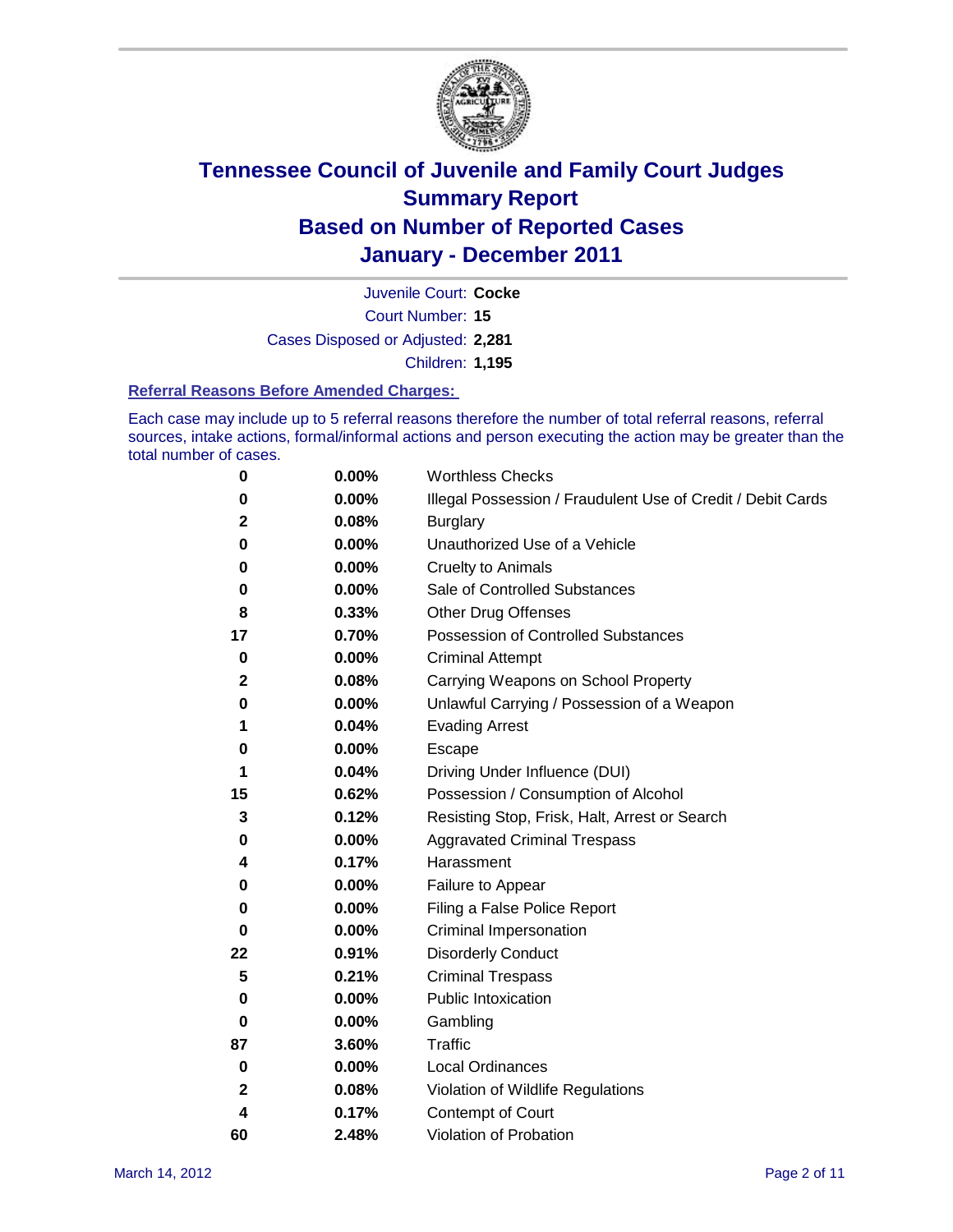

Court Number: **15** Juvenile Court: **Cocke** Cases Disposed or Adjusted: **2,281** Children: **1,195**

#### **Referral Reasons Before Amended Charges:**

Each case may include up to 5 referral reasons therefore the number of total referral reasons, referral sources, intake actions, formal/informal actions and person executing the action may be greater than the total number of cases.

| 6           | 0.25%    | Violation of Aftercare                 |
|-------------|----------|----------------------------------------|
| 21          | 0.87%    | <b>Unruly Behavior</b>                 |
| 178         | 7.36%    | Truancy                                |
| 18          | 0.74%    | In-State Runaway                       |
| 1           | 0.04%    | Out-of-State Runaway                   |
| 18          | 0.74%    | Possession of Tobacco Products         |
| $\mathbf 2$ | 0.08%    | Violation of a Valid Court Order       |
| 9           | 0.37%    | Violation of Curfew                    |
| 0           | $0.00\%$ | Sexually Abused Child                  |
| $\mathbf 0$ | 0.00%    | <b>Physically Abused Child</b>         |
| 331         | 13.68%   | Dependency / Neglect                   |
| 22          | 0.91%    | <b>Termination of Parental Rights</b>  |
| 0           | 0.00%    | <b>Violation of Pretrial Diversion</b> |
| 0           | $0.00\%$ | Violation of Informal Adjustment       |
| 79          | 3.27%    | <b>Judicial Review</b>                 |
| 0           | $0.00\%$ | <b>Administrative Review</b>           |
| 117         | 4.84%    | <b>Foster Care Review</b>              |
| 127         | 5.25%    | Custody                                |
| 21          | 0.87%    | Visitation                             |
| 36          | 1.49%    | Paternity / Legitimation               |
| 650         | 26.87%   | <b>Child Support</b>                   |
| 0           | 0.00%    | <b>Request for Medical Treatment</b>   |
| 0           | $0.00\%$ | <b>Consent to Marry</b>                |
| 470         | 19.43%   | Other                                  |
| 2,419       | 100.00%  | <b>Total Referrals</b>                 |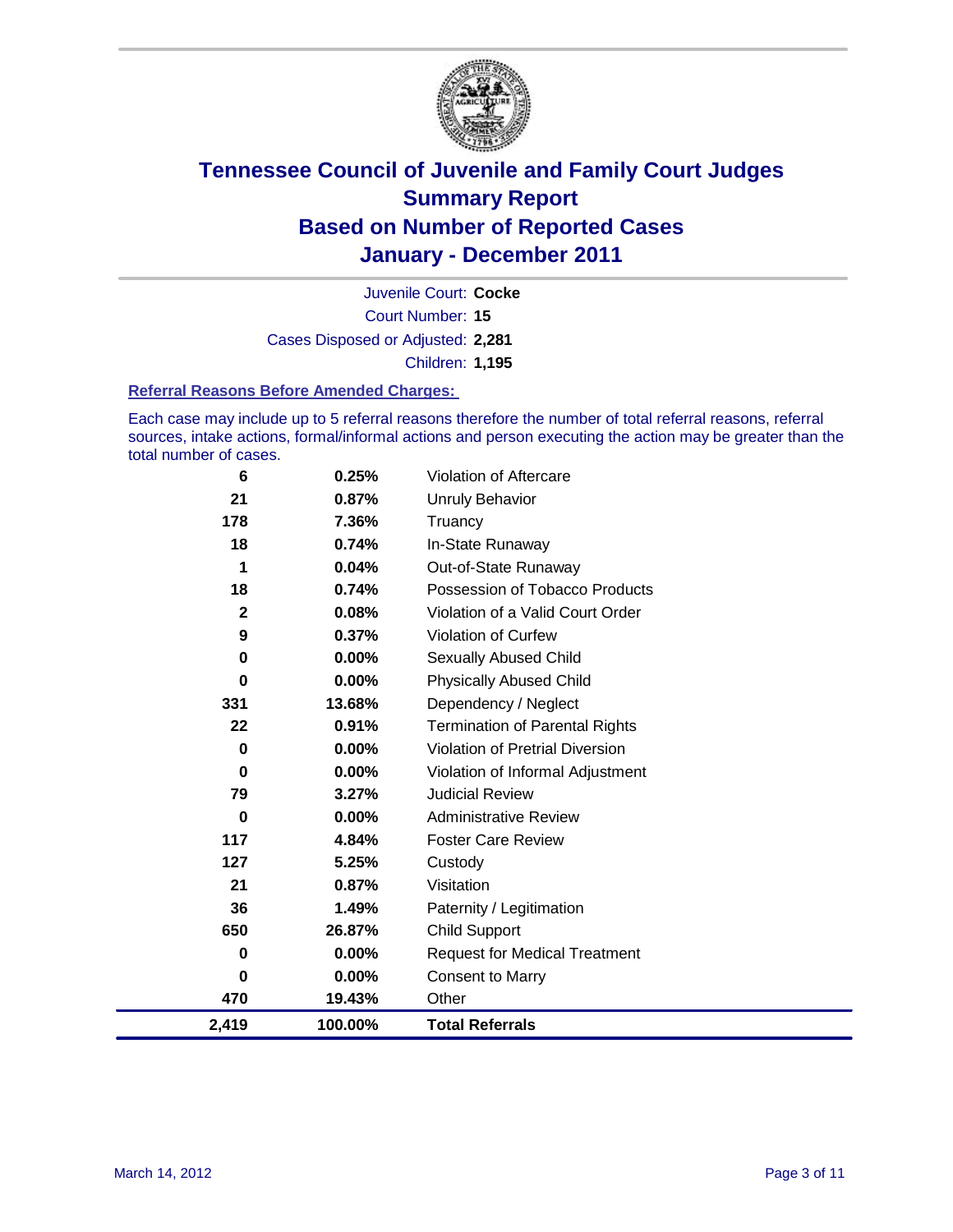

| 2,419                             | 100.00%  | <b>Total Referral Sources</b>     |  |  |
|-----------------------------------|----------|-----------------------------------|--|--|
| 55                                | 2.27%    | Other                             |  |  |
| 155                               | 6.41%    | Unknown                           |  |  |
| 27                                | 1.12%    | Hospital                          |  |  |
| 4                                 | 0.17%    | Child & Parent                    |  |  |
| 3                                 | 0.12%    | Victim                            |  |  |
| 5                                 | 0.21%    | <b>Other Court</b>                |  |  |
| $\mathbf{2}$                      | 0.08%    | Social Agency                     |  |  |
| 82                                | 3.39%    | <b>Court Staff</b>                |  |  |
| $\mathbf 0$                       | 0.00%    | <b>District Attorney's Office</b> |  |  |
| 59                                | 2.44%    | <b>Other State Department</b>     |  |  |
| 725                               | 29.97%   | <b>DCS</b>                        |  |  |
| $\mathbf{2}$                      | 0.08%    | <b>CSA</b>                        |  |  |
| 150                               | 6.20%    | School                            |  |  |
| 0                                 | $0.00\%$ | Self                              |  |  |
| 595                               | 24.60%   | <b>Relatives</b>                  |  |  |
| 266                               | 11.00%   | Parents                           |  |  |
| 289                               | 11.95%   | Law Enforcement                   |  |  |
| <b>Referral Sources: 1</b>        |          |                                   |  |  |
|                                   |          | Children: 1,195                   |  |  |
| Cases Disposed or Adjusted: 2,281 |          |                                   |  |  |
| Court Number: 15                  |          |                                   |  |  |
| Juvenile Court: Cocke             |          |                                   |  |  |
|                                   |          |                                   |  |  |

### **Age of Child at Referral: 2**

|     |        | <b>Total Child Count</b> |
|-----|--------|--------------------------|
| 0   | 0.00%  | Unknown                  |
| 17  | 1.42%  | Ages 19 and Over         |
| 177 | 14.81% | Ages 17 through 18       |
| 174 | 14.56% | Ages 15 through 16       |
| 113 | 9.46%  | Ages 13 through 14       |
| 90  | 7.53%  | Ages 11 through 12       |
| 624 | 52.22% | Ages 10 and Under        |
|     |        | 1,195<br>100.00%         |

<sup>1</sup> If different than number of Referral Reasons (2419), verify accuracy of your court's data.

<sup>2</sup> One child could be counted in multiple categories, verify accuracy of your court's data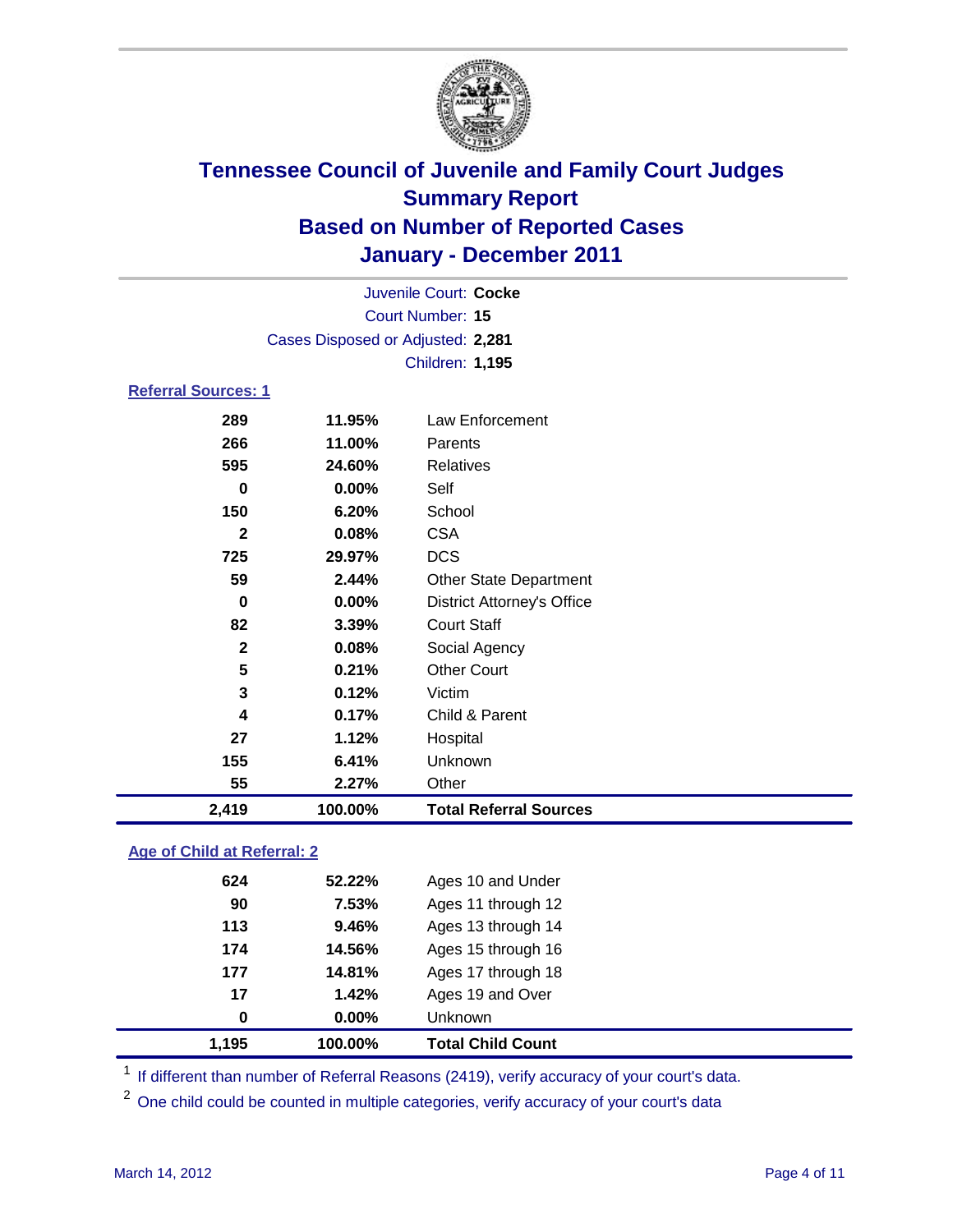

| Juvenile Court: Cocke                   |                                   |                          |  |  |
|-----------------------------------------|-----------------------------------|--------------------------|--|--|
| Court Number: 15                        |                                   |                          |  |  |
|                                         | Cases Disposed or Adjusted: 2,281 |                          |  |  |
|                                         |                                   | <b>Children: 1,195</b>   |  |  |
| Sex of Child: 1                         |                                   |                          |  |  |
| 640                                     | 53.56%                            | Male                     |  |  |
| 551                                     | 46.11%                            | Female                   |  |  |
| $\overline{\mathbf{4}}$                 | 0.33%                             | Unknown                  |  |  |
| 1,195                                   | 100.00%                           | <b>Total Child Count</b> |  |  |
| Race of Child: 1                        |                                   |                          |  |  |
| 1,102                                   | 92.22%                            | White                    |  |  |
| 40                                      | 3.35%                             | African American         |  |  |
| 4                                       | 0.33%                             | Native American          |  |  |
| 6                                       | 0.50%                             | Asian                    |  |  |
| 24                                      | 2.01%                             | Mixed                    |  |  |
| 19                                      | 1.59%                             | Unknown                  |  |  |
| 1,195                                   | 100.00%                           | <b>Total Child Count</b> |  |  |
| <b>Hispanic Origin: 1</b>               |                                   |                          |  |  |
| 41                                      | 3.43%                             | Yes                      |  |  |
| 1,012                                   | 84.69%                            | <b>No</b>                |  |  |
| 142                                     | 11.88%                            | Unknown                  |  |  |
| 1,195                                   | 100.00%                           | <b>Total Child Count</b> |  |  |
| <b>School Enrollment of Children: 1</b> |                                   |                          |  |  |
| 767                                     | 64.18%                            | Yes                      |  |  |
| 302                                     | 25.27%                            | <b>No</b>                |  |  |
| 126                                     | 10.54%                            | Unknown                  |  |  |
| 1,195                                   | 100.00%                           | <b>Total Child Count</b> |  |  |

<sup>1</sup> One child could be counted in multiple categories, verify accuracy of your court's data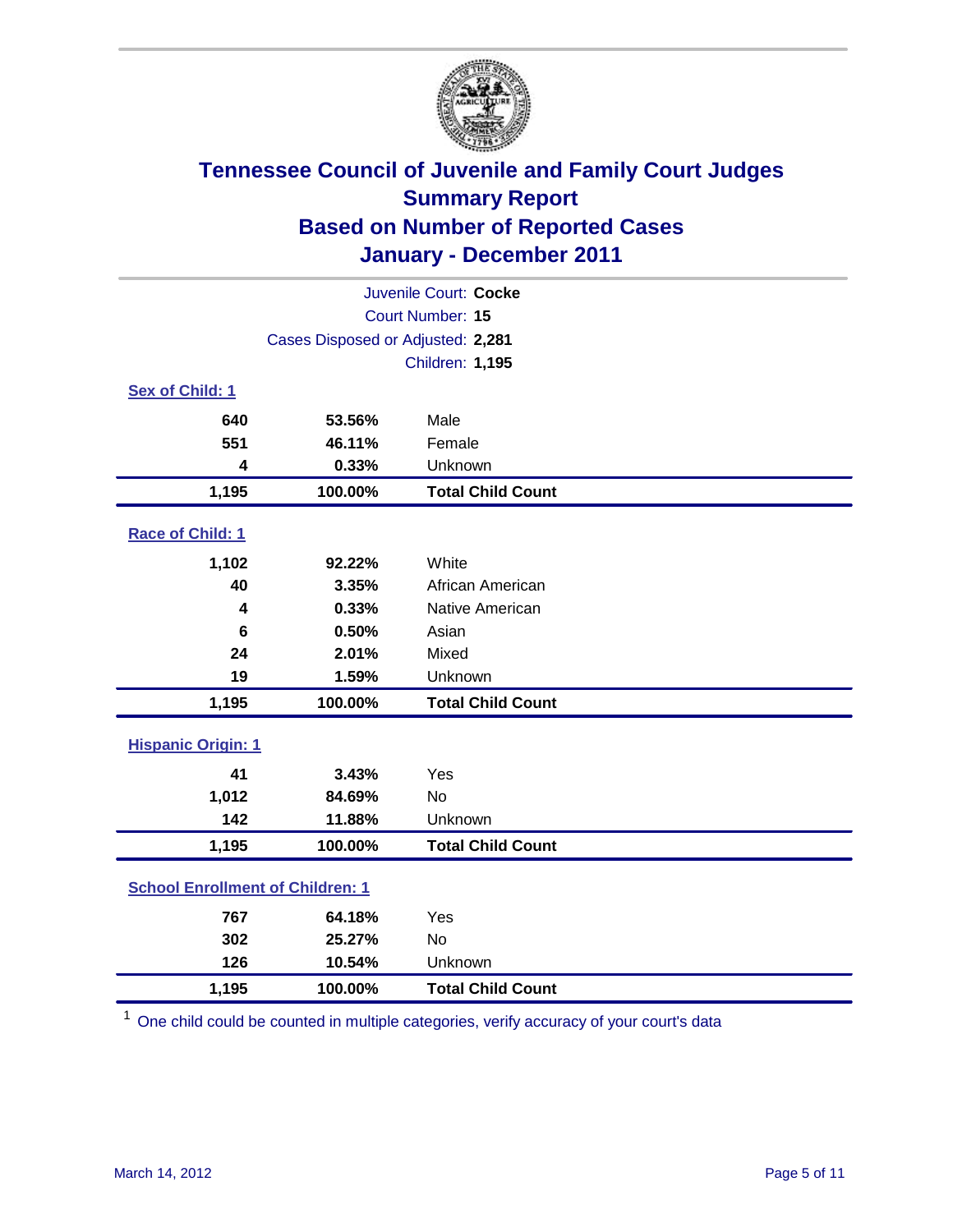

Court Number: **15** Juvenile Court: **Cocke** Cases Disposed or Adjusted: **2,281** Children: **1,195**

### **Living Arrangement of Child at Time of Referral: 1**

| 1,195        | 100.00%  | <b>Total Child Count</b>     |
|--------------|----------|------------------------------|
| 18           | 1.51%    | Other                        |
| 129          | 10.79%   | Unknown                      |
| $\mathbf{2}$ | 0.17%    | Independent                  |
| 0            | $0.00\%$ | In an Institution            |
| $\mathbf{2}$ | 0.17%    | In a Residential Center      |
| 8            | 0.67%    | In a Group Home              |
| 59           | 4.94%    | With Foster Family           |
| 4            | 0.33%    | <b>With Adoptive Parents</b> |
| 353          | 29.54%   | <b>With Relatives</b>        |
| 95           | 7.95%    | With Father                  |
| 358          | 29.96%   | With Mother                  |
| 7            | 0.59%    | With Mother and Stepfather   |
| 4            | 0.33%    | With Father and Stepmother   |
| 156          | 13.05%   | With Both Biological Parents |
|              |          |                              |

#### **Type of Detention: 2**

| 2,281        | 100.00%  | <b>Total Detention Count</b> |  |
|--------------|----------|------------------------------|--|
| 4            | 0.18%    | Other                        |  |
| 2,244        | 98.38%   | Does Not Apply               |  |
| 0            | $0.00\%$ | Unknown                      |  |
| 0            | $0.00\%$ | <b>Psychiatric Hospital</b>  |  |
| 1            | 0.04%    | Jail - No Separation         |  |
| 0            | $0.00\%$ | Jail - Partial Separation    |  |
| 0            | 0.00%    | Jail - Complete Separation   |  |
| 30           | 1.32%    | Juvenile Detention Facility  |  |
| $\mathbf{2}$ | $0.09\%$ | Non-Secure Placement         |  |
|              |          |                              |  |

<sup>1</sup> One child could be counted in multiple categories, verify accuracy of your court's data

<sup>2</sup> If different than number of Cases (2281) verify accuracy of your court's data.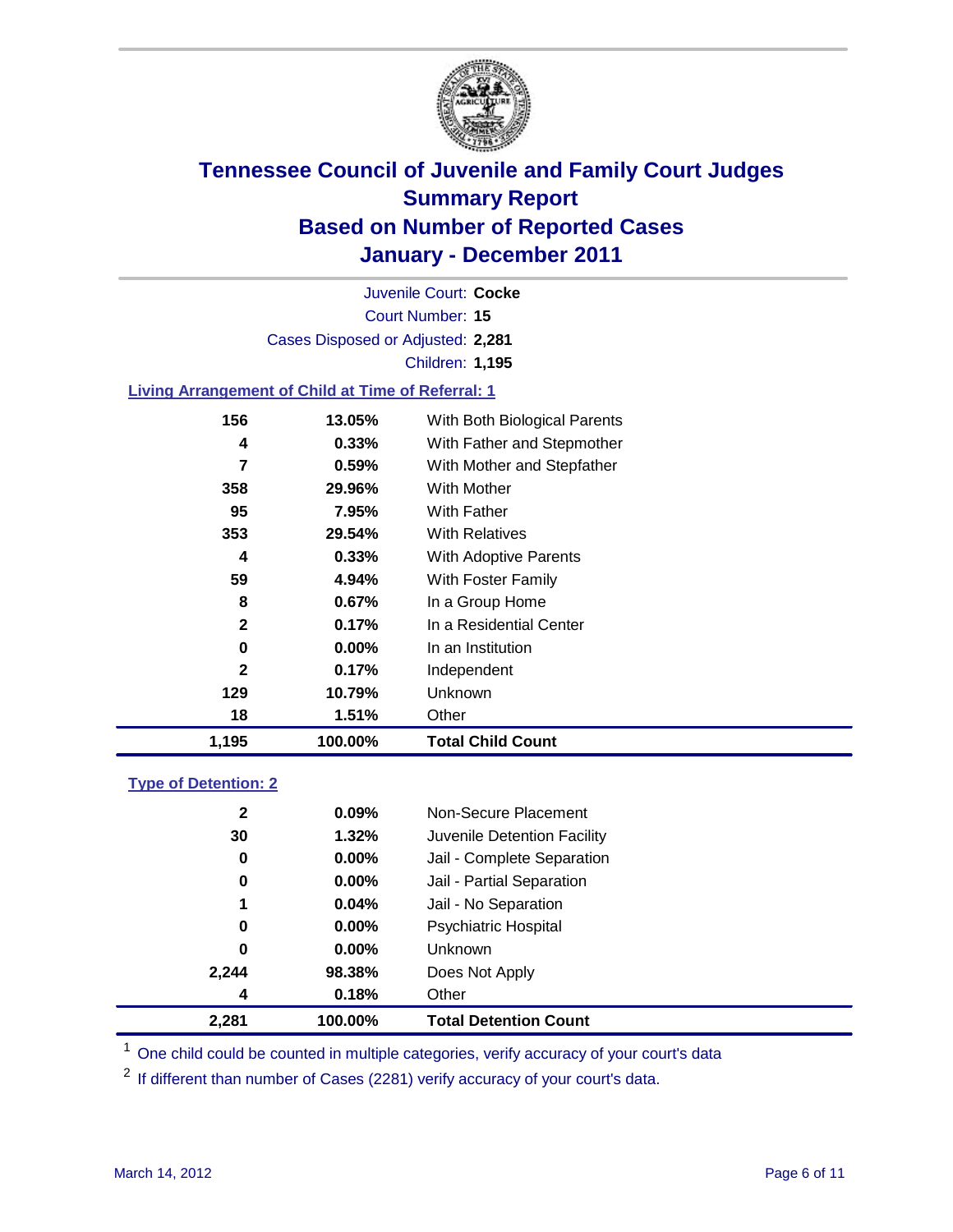

|                                                     | Juvenile Court: Cocke             |                                     |  |  |  |
|-----------------------------------------------------|-----------------------------------|-------------------------------------|--|--|--|
|                                                     | Court Number: 15                  |                                     |  |  |  |
|                                                     | Cases Disposed or Adjusted: 2,281 |                                     |  |  |  |
|                                                     |                                   | Children: 1,195                     |  |  |  |
| <b>Placement After Secure Detention Hearing: 1</b>  |                                   |                                     |  |  |  |
| 12<br>0.53%<br>Returned to Prior Living Arrangement |                                   |                                     |  |  |  |
| 16                                                  | 0.70%                             | Juvenile Detention Facility         |  |  |  |
| $\bf{0}$                                            | 0.00%                             | Jail                                |  |  |  |
| 3                                                   | 0.13%                             | Shelter / Group Home                |  |  |  |
| 0                                                   | 0.00%                             | <b>Foster Family Home</b>           |  |  |  |
| 0                                                   | 0.00%                             | Psychiatric Hospital                |  |  |  |
| 2                                                   | 0.09%                             | Unknown                             |  |  |  |
| 2,245                                               | 98.42%                            | Does Not Apply                      |  |  |  |
| 3                                                   | 0.13%                             | Other                               |  |  |  |
| 2,281                                               | 100.00%                           | <b>Total Placement Count</b>        |  |  |  |
| <b>Intake Actions: 2</b>                            |                                   |                                     |  |  |  |
|                                                     |                                   |                                     |  |  |  |
| 2,181                                               | 90.16%                            | <b>Petition Filed</b>               |  |  |  |
| 13                                                  | 0.54%                             | <b>Motion Filed</b>                 |  |  |  |
| 74                                                  | 3.06%                             | <b>Citation Processed</b>           |  |  |  |
| 29                                                  | 1.20%                             | Notification of Paternity Processed |  |  |  |
| 29                                                  | 1.20%                             | Scheduling of Judicial Review       |  |  |  |
| $\bf{0}$                                            | 0.00%                             | Scheduling of Administrative Review |  |  |  |
| 34                                                  | 1.41%                             | Scheduling of Foster Care Review    |  |  |  |
| $\mathbf{2}$                                        | 0.08%                             | Unknown                             |  |  |  |
| 35                                                  | 1.45%                             | Does Not Apply                      |  |  |  |
| 22                                                  | 0.91%                             | Other                               |  |  |  |
| 2,419                                               | 100.00%                           | <b>Total Intake Count</b>           |  |  |  |

<sup>1</sup> If different than number of Cases (2281) verify accuracy of your court's data.

<sup>2</sup> If different than number of Referral Reasons (2419), verify accuracy of your court's data.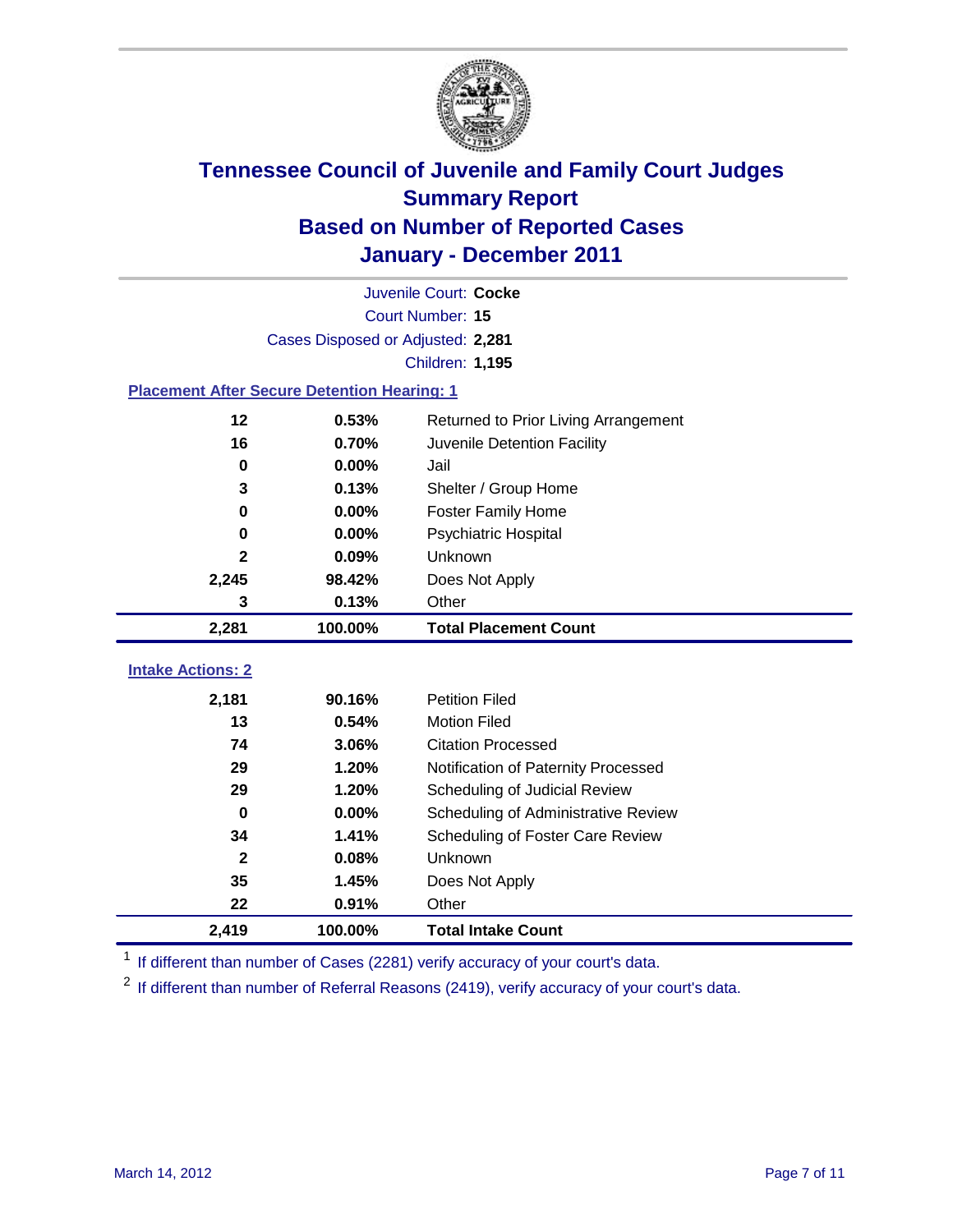

Court Number: **15** Juvenile Court: **Cocke** Cases Disposed or Adjusted: **2,281** Children: **1,195**

### **Last Grade Completed by Child: 1**

| 275          | 23.01%  | Too Young for School     |
|--------------|---------|--------------------------|
| 32           | 2.68%   | Preschool                |
| 29           | 2.43%   | Kindergarten             |
| 37           | 3.10%   | 1st Grade                |
| 25           | 2.09%   | 2nd Grade                |
| 37           | 3.10%   | 3rd Grade                |
| 38           | 3.18%   | 4th Grade                |
| 33           | 2.76%   | 5th Grade                |
| 28           | 2.34%   | 6th Grade                |
| 50           | 4.18%   | 7th Grade                |
| 78           | 6.53%   | 8th Grade                |
| 78           | 6.53%   | 9th Grade                |
| 79           | 6.61%   | 10th Grade               |
| 109          | 9.12%   | 11th Grade               |
| 13           | 1.09%   | 12th Grade               |
| 0            | 0.00%   | Non-Graded Special Ed    |
| $\mathbf{2}$ | 0.17%   | <b>GED</b>               |
| 11           | 0.92%   | Graduated                |
| 17           | 1.42%   | Never Attended School    |
| 195          | 16.32%  | Unknown                  |
| 29           | 2.43%   | Other                    |
| 1,195        | 100.00% | <b>Total Child Count</b> |

### **Enrolled in Special Education: 1**

| 44    | 3.68%   | Yes                      |
|-------|---------|--------------------------|
| 988   | 82.68%  | No                       |
| 163   | 13.64%  | Unknown                  |
| 1,195 | 100.00% | <b>Total Child Count</b> |

One child could be counted in multiple categories, verify accuracy of your court's data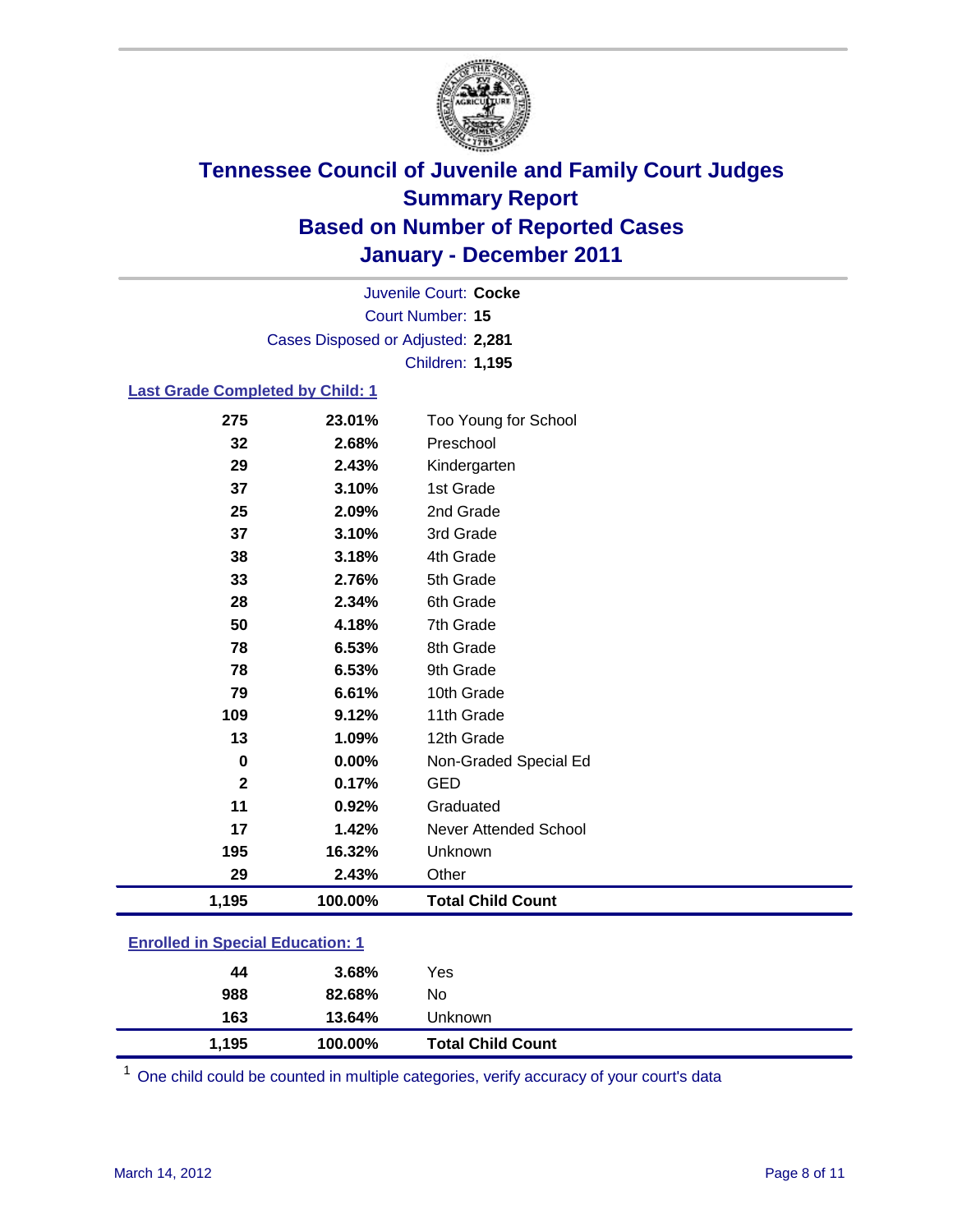

|                              | Juvenile Court: Cocke             |                           |  |  |  |
|------------------------------|-----------------------------------|---------------------------|--|--|--|
|                              | Court Number: 15                  |                           |  |  |  |
|                              | Cases Disposed or Adjusted: 2,281 |                           |  |  |  |
|                              | <b>Children: 1,195</b>            |                           |  |  |  |
| <b>Action Executed By: 1</b> |                                   |                           |  |  |  |
| 2,295                        | 94.87%                            | Judge                     |  |  |  |
| 0                            | 0.00%                             | Magistrate                |  |  |  |
| 111                          | 4.59%                             | <b>YSO</b>                |  |  |  |
| 13                           | 0.54%                             | Other                     |  |  |  |
| 0                            | 0.00%                             | Unknown                   |  |  |  |
| 2,419                        | 100.00%                           | <b>Total Action Count</b> |  |  |  |

### **Formal / Informal Actions: 1**

| 2,419        | 100.00%  | <b>Total Action Count</b>                        |
|--------------|----------|--------------------------------------------------|
| 0            | $0.00\%$ | <b>Unknown</b>                                   |
| 1,050        | 43.41%   | Other                                            |
| 6            | 0.25%    | Case Held Open                                   |
| 213          | 8.81%    | <b>Review Concluded</b>                          |
| 0            | $0.00\%$ | Special Proceeding                               |
| 0            | $0.00\%$ | Charges Cleared by Transfer to Adult Court       |
| 0            | $0.00\%$ | <b>Transfer to Adult Court Hearing</b>           |
| 6            | 0.25%    | <b>Pretrial Diversion</b>                        |
| 184          | 7.61%    | Informal Adjustment                              |
| 1            | 0.04%    | <b>Complaint Substantiated Mentally III</b>      |
| 0            | $0.00\%$ | <b>Complaint Substantiated Abused</b>            |
| 554          | 22.90%   | <b>Complaint Substantiated Dependent/Neglect</b> |
| 104          | 4.30%    | <b>Complaint Substantiated Status Offender</b>   |
| 130          | 5.37%    | <b>Complaint Substantiated Delinquent</b>        |
| $\mathbf{2}$ | 0.08%    | Retired / Nolle Prosequi                         |
| 169          | $6.99\%$ | Dismissed                                        |

<sup>1</sup> If different than number of Referral Reasons (2419), verify accuracy of your court's data.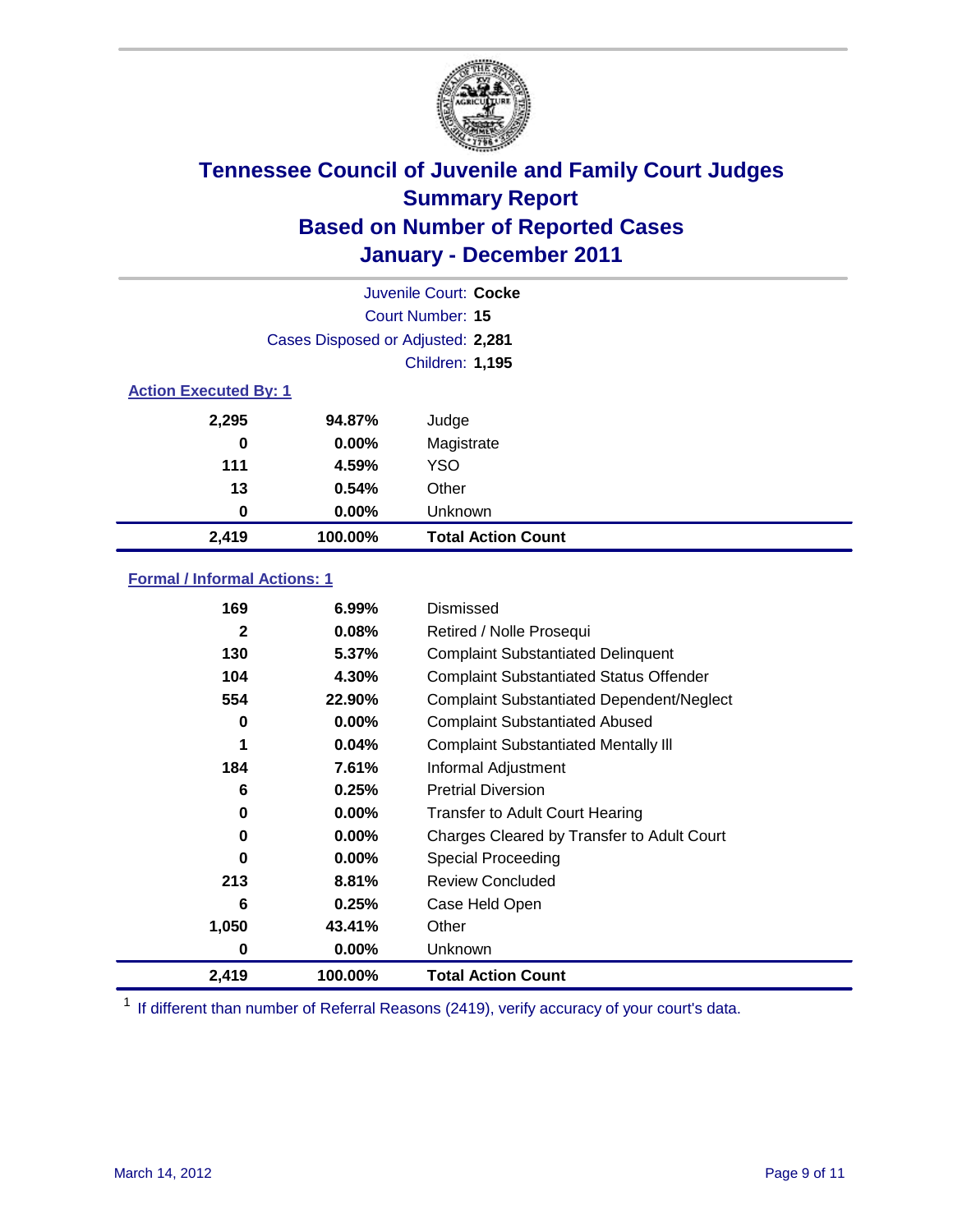

|                       |                                   | Juvenile Court: Cocke                                 |
|-----------------------|-----------------------------------|-------------------------------------------------------|
|                       |                                   | <b>Court Number: 15</b>                               |
|                       | Cases Disposed or Adjusted: 2,281 |                                                       |
|                       |                                   | Children: 1,195                                       |
| <b>Case Outcomes:</b> |                                   | There can be multiple outcomes for one child or case. |
| 303                   | 8.73%                             | <b>Case Dismissed</b>                                 |
| 1                     | 0.03%                             | Case Retired or Nolle Prosequi                        |
| 115                   | 3.31%                             | Warned / Counseled                                    |
| 2                     | 0.06%                             | <b>Held Open For Review</b>                           |
| 95                    | 2.74%                             | Supervision / Probation to Juvenile Court             |
| 0                     | 0.00%                             | <b>Probation to Parents</b>                           |
| 0                     | 0.00%                             | Referral to Another Entity for Supervision / Service  |
| 9                     | 0.26%                             | Referred for Mental Health Counseling                 |
| 83                    | 2.39%                             | Referred for Alcohol and Drug Counseling              |
| 0                     | 0.00%                             | <b>Referred to Alternative School</b>                 |
| 0                     | 0.00%                             | Referred to Private Child Agency                      |
| 13                    | 0.37%                             | Referred to Defensive Driving School                  |
| 0                     | 0.00%                             | Referred to Alcohol Safety School                     |
| 0                     | 0.00%                             | Referred to Juvenile Court Education-Based Program    |
| 24                    | 0.69%                             | Driver's License Held Informally                      |
| 0                     | 0.00%                             | <b>Voluntary Placement with DMHMR</b>                 |
| 0                     | 0.00%                             | <b>Private Mental Health Placement</b>                |
| 0                     | 0.00%                             | <b>Private MR Placement</b>                           |
| 0                     | 0.00%                             | Placement with City/County Agency/Facility            |
| 0                     | 0.00%                             | Placement with Relative / Other Individual            |
| 17                    | 0.49%                             | Fine                                                  |
| 18                    | 0.52%                             | <b>Public Service</b>                                 |
| 18                    | 0.52%                             | Restitution                                           |
| 0                     | 0.00%                             | <b>Runaway Returned</b>                               |
| 164                   | 4.72%                             | No Contact Order                                      |
| 22                    | 0.63%                             | Injunction Other than No Contact Order                |
| 34                    | 0.98%                             | <b>House Arrest</b>                                   |
| 0                     | 0.00%                             | <b>Court Defined Curfew</b>                           |
| 0                     | 0.00%                             | Dismissed from Informal Adjustment                    |
| 0                     | 0.00%                             | <b>Dismissed from Pretrial Diversion</b>              |
| 6                     | 0.17%                             | Released from Probation                               |
| 0                     | 0.00%                             | <b>Transferred to Adult Court</b>                     |
| 0                     | 0.00%                             | <b>DMHMR Involuntary Commitment</b>                   |